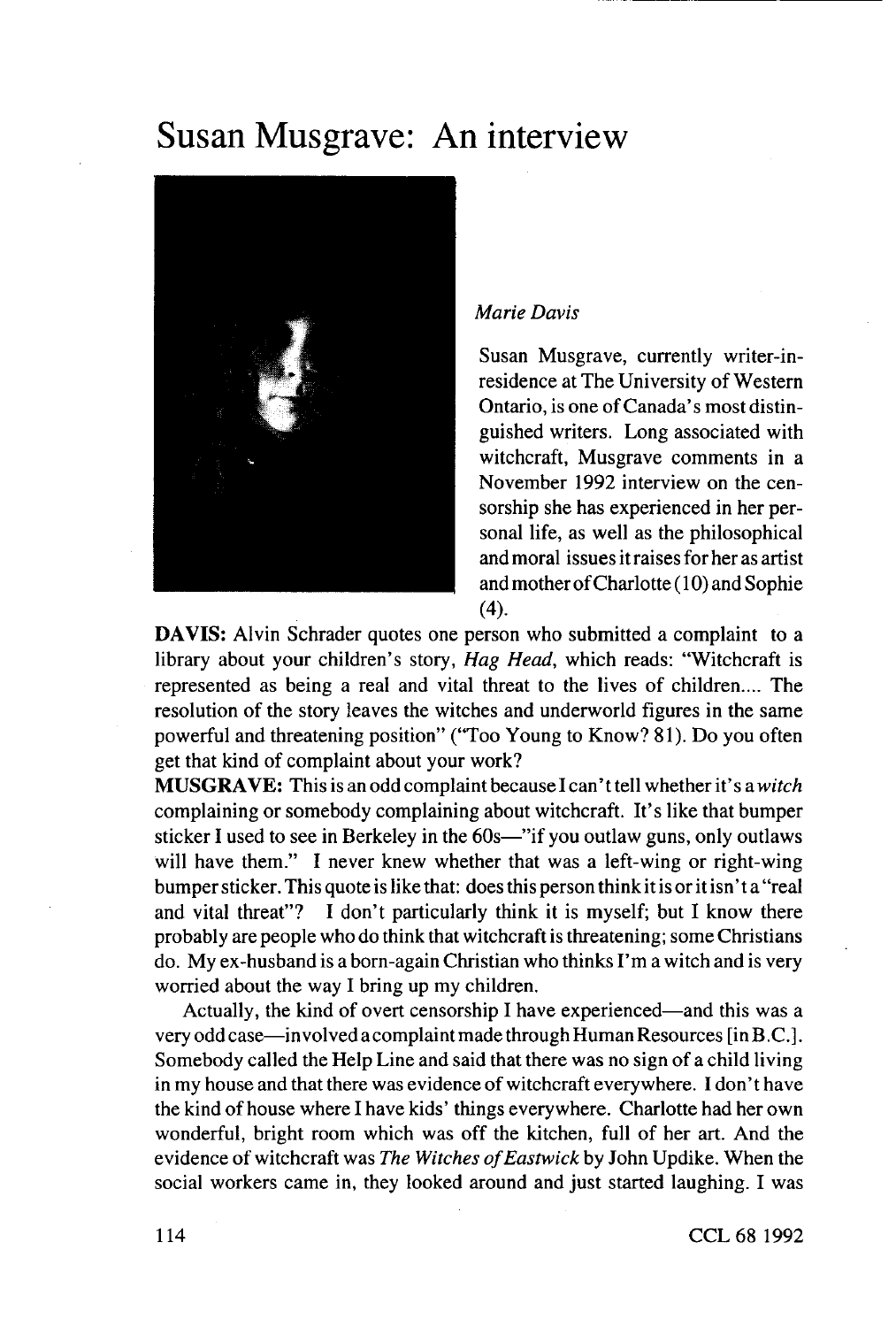supposed to have red and black images everywhere; well, I had a few paintings— North West Coast art is red and black. I couldn't believe the person had called, but they had.

I went to the Head of Human Resources over it and put in a complaint. I think it's good that people are investigated when there is a report but I said I didn' t want a record of this. Besides, if I wanted to raise my child as a witch, then there was no reason that I couldn't—RIGHT? They just laughed. The Head of Human Resources said, "I thought you would think this was funny. I have always thought of you as the sanest of the sane" or something like that.

**DAVIS:** But the complainant caught you where you were vulnerable, where many parents are vulnerable.

**MUSGRAVE:** Yes. And it was someone who had been in my *home* and with my *daughter.* It's such a long story. I had a lodger, who turned out to be kind of a crazy woman, and she met a woman at a singles' group and brought her home to my house while I was out at my grandmother's funeral. I believe it was my lodger, or the woman from the singles' group who objected to the "images of witchcraft everywhere" and called the Help Line.

**DAVIS:** Do you think she really believed you were a witch?

**MUSGRAVE:** No. I think it was that she had never had any kids, and she was really jealous that I had a child. It was very complicated. In fact, I had to leave my own house to get away from her in the end. It was just awful.

**DAVIS:** You moved?

**MUSGRAVE:** I moved out of a house that I had lived in *fortwelve* years. Heft. I just couldn't bear the hassle anymore. Most things don't happen to me this way, but this was a real disaster. Especially since, as a parent, you question every day whether you are doing the right thing, and then when someone in authority questions you, you feel vulnerable. It all had to do with what this woman felt wasn't the right environment for the child, so she tried to, in a way, censor me. **DAVIS:** Do you yourself censor—say, what your children watch and read? Do you believe in *any* form of censorship?

**MUSGRAVE:** Well, Mulroney is now saying he's going to censor violence on television. What do you start with—cartoons? They're some of the most violent images you see for kids. I mean all the figures—cats, the roadrunner—get squashed and then come back again. I think that there is a kind of naivete about cartoons. So, for my kids I don't censor them. But there are a lot of programs with guns in them and violent killings where women are being hurt that I don't want Charlotte to watch.

**DAVIS:** Children's shows?

**MUSGRAVE:** No, these are adult shows she is flipping through and I think Whoa! It's a bit much. I don't see that as censorship. I think you draw your own personal lines in places but you don't necessarily inflict that upon anyone else.

Once you start drawing lines, you'll have somebody who finds sexual intercourse obscene and the next person who finds kissing obscene. There are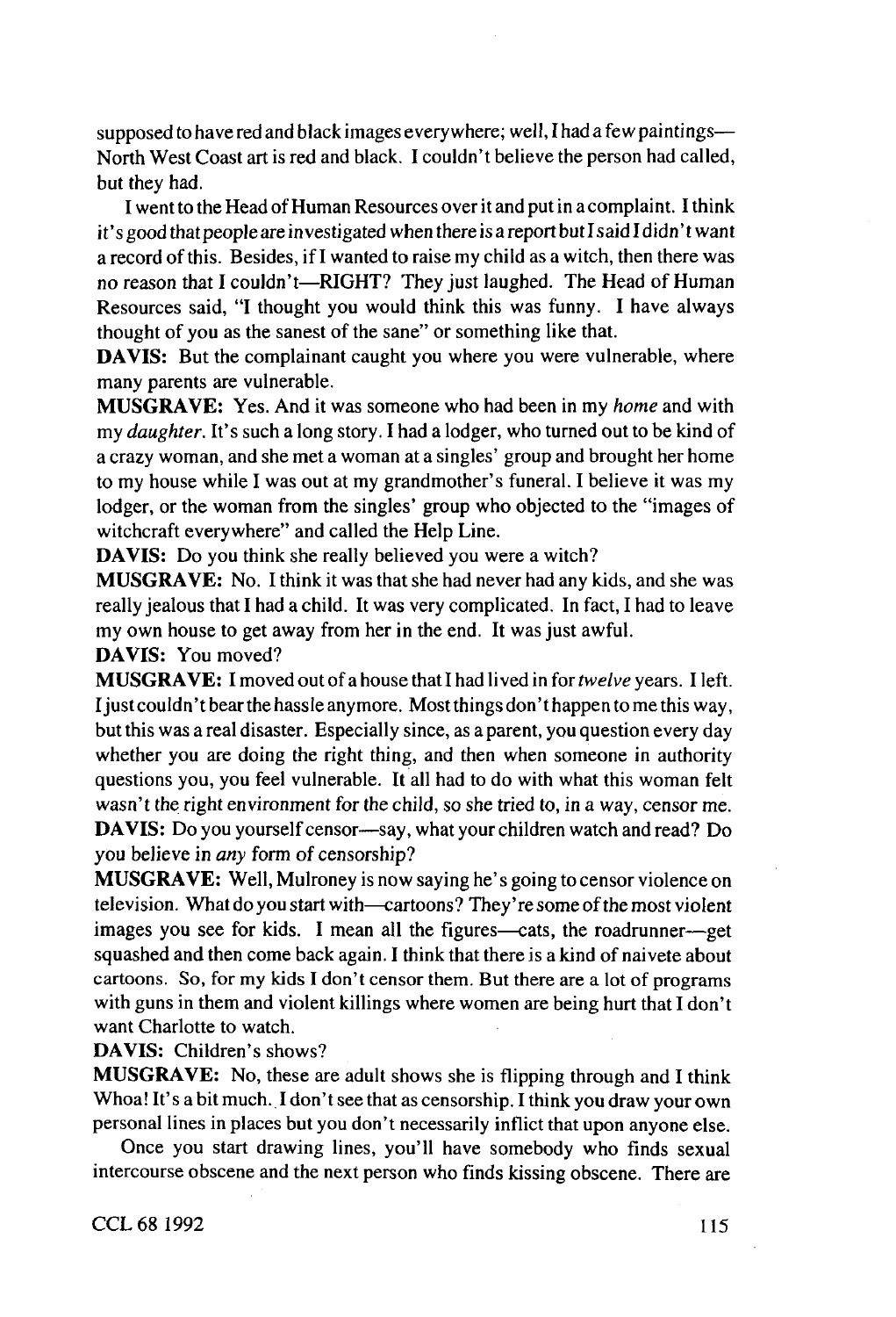people who don't believe we should kiss in public. And so, what point do you say we'll allow this? So, I think that you have to allow violent **T.V.** shows and hate literature, too. Who's to say what hate literature is? It's like giving Customs officials at the border the right to decide what's pornographic. It's ludicrous. So who is judging? Who is it up there who says they're so superior and knows more about what we can take than we do? I don't know anybody.

Now there are people who are very suggestible, who believe everything they read. I tend to believe everything I read. But then I read something else that tells me the opposite and I believe the opposite. But I figure that's just the way you learn and eventually you come to your own conclusions—by seeing all those points of view. You just cannot start drawing lines and say "this can't be published," or "this can't be read" because it does not give us choices then to make up our own minds about how we view the world, or how we would like the world to be.

I never have watched a snuff movie and wouldn't advocate the making of them, but if I am going to believe that there should be no censorship I have to accept that those will exist in the world. But my own personal line is that I choose not to watch them. Other forms of pornography I don't have any trouble with, but I do when someone's hurt or killed, especially killed. Personally, I like bondage. The idea of it. I am really on Camille Paglia's side about this: there's a kind of violence in sexuality. I have never had the kind of bed that I could be tied up to so it looks as if it isn't for me.

Also, I've always liked anything to do with sex, myself. I don't have any feeling that it's obscene or pornographic. I don't have a problem with it. You know, Charlotte at a very young age asked me "What's oral sex?" Well, I had trouble explaining because it does sound pretty yucky to a kid when you are saying this is what oral sex is. She said "Uhh! Don't you get germs?" I said "Well, I don't know." But at least I have tried to always tell her the truth, you know.

Now, Charlotte's a great fan of Madonna. She's got everything to do with Madonna everywhere. But I think Madonna's videos are great. I really like them because they upset people, and I think that art is about upsetting people; shaking up the status quo. And I think what is happening is that people want to go more and more back to not being upset. Where do you start drawing those lines and who is it that is making those decisions? That's what I want to know. Is Brian Mulroney more capable than me of telling me and my family what we should watch on T.V.? I hope not. I mean, given the other decisions he has made I don't fairly trust that he could make a decision for me about censorship.

Back to what you said: Do I make those decisions at home? Well, yes. You hope to instruct and guide and there are things that Charlotte watches that are too old for her.

**DA VIS:** So, you would not really want to impose your ideas on other people but you would with your children.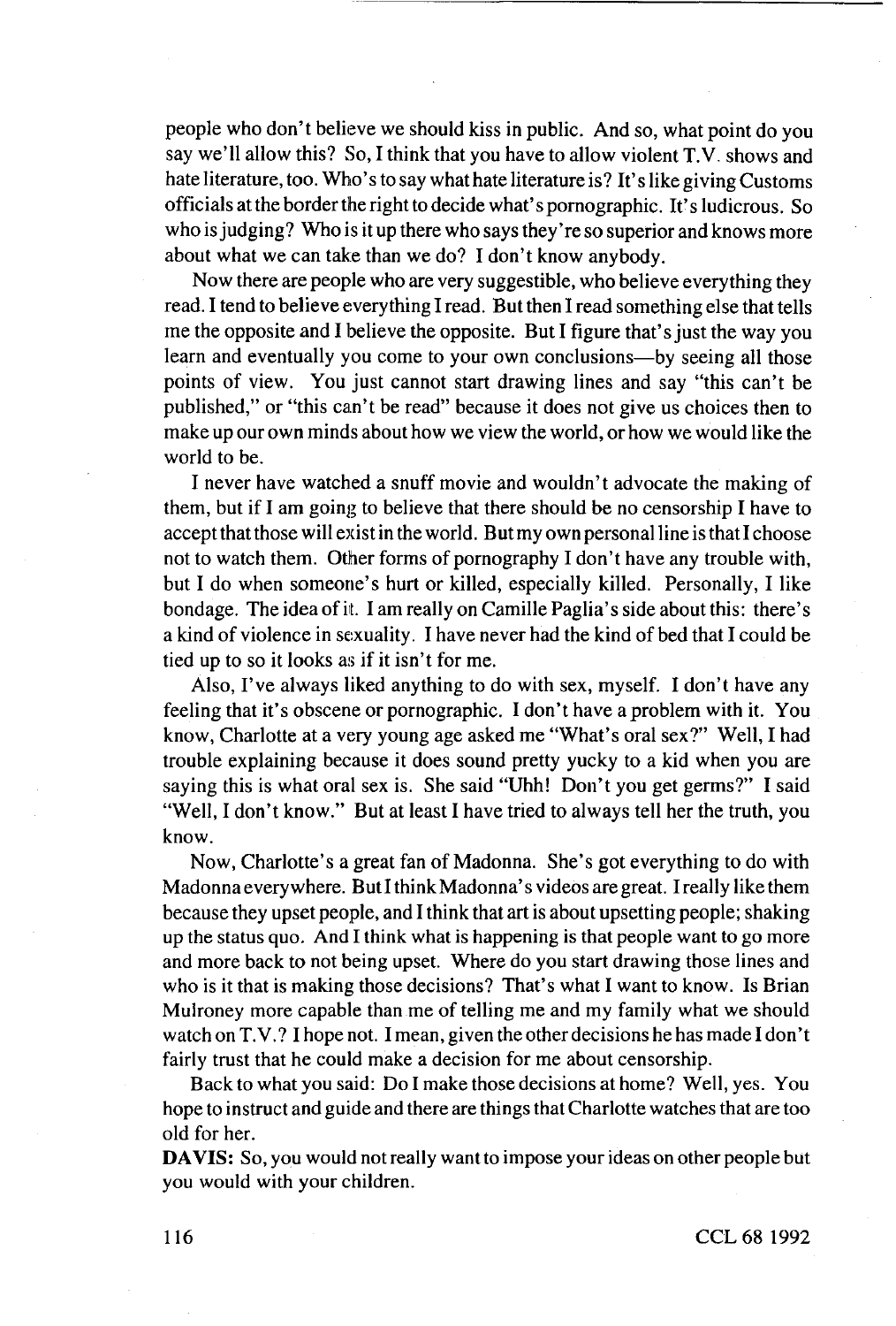**MUSGRAVE:** Well, you have to. I mean you can't raise children and say "Anything goes, kids!" You don't let a two-year old cross the street alone. Is that censorship or is it just common sense? I really loathe T.V. so I am apt to say things like "What is this program? It looks stupid. TURN IT OFF!" My father said the same thing all the time. Anything with canned laughter I immediately think that it is not something I want Charlotte watching, or things that portray women in stupid, ditsy roles, I don't like either. But what I try to do now is sit down and *make* myself watch these things and say "Okay, is there some redeeming quality in them?" Usually, I can't bear to watch them, but Stephen, my husband, will and say, "This is actually a good message." But I don't think that I have ever censored a book or a story. There is nothing I have ever had to. **DA VIS:** Do you worry, though, about your kids not reading imaginative stories that use really wonderful language? Do you worry about them being overexposed to more sensational literature, like some problem novels?

**MUSGRAVE:** Well, so far Charlotte goes through phases. She went through a phase of reading *Archie* comics. I knew this was going to pass and sure enough it has. Now it's *Teen Beat* but she also reads books. *Listen to Me, Grace Kelly* was the last book she read—she really liked that—and she'll read any kind of horse book you can find. I sort of encourage it. I used to read to her a lot when she was little and I read to Sophie now a lot. I do find a problem with books that aren't well-written or where the grammar is wrong. So I find myself correcting the grammar. I mean if someone says "laying" when it should by "lying" I change that, or if they leave out the "and," and say "Go get your mum," I always put "go and." I'm kind of pedantic about the last. But Stephen speaks a kind of street jargon. He says "I don't know nothing." And Sophie has already picked that up, and is always saying "I don't feel good," like a little gangster. I say "You don't feel well?" I try to correct it by just saying how I would say it. "You don't feel well today?" I don't think it sinks in. I see them going to school and people saying "God, what sort of parents did she have? She can't even speak English." "I don't know nothing."

What worries me most in kid's books—it's even in *Charlotte's Web—*is the mistakes in grammar. I remember thinking E.B. White uses "is" instead of "are" and it's not in the dialogue, which would be forgivable, but it's in the text. Also, "laying" instead of "lying." I thought: "How can an editor let that go?" But you never hear of people trying to censor a book because of bad grammar—just "bad language."

**DAVIS:** Well, in your case it's the distribution of power, not language, that's objected to—the witches are notreduced to powerlessness at the end of the story. **MUSGRAVE:** Yes, but I don't think they are in the same powerful condition. Hag Head is banished to the marsh, the wand is lost. Usually in mythic tales, even in *The little mermaid,* once the wand or sceptre is lost, power is lost; so when the wand is gone. Hag Head is reduced.

**DAVIS:** But I guess it's because you intermix the two worlds—the real and the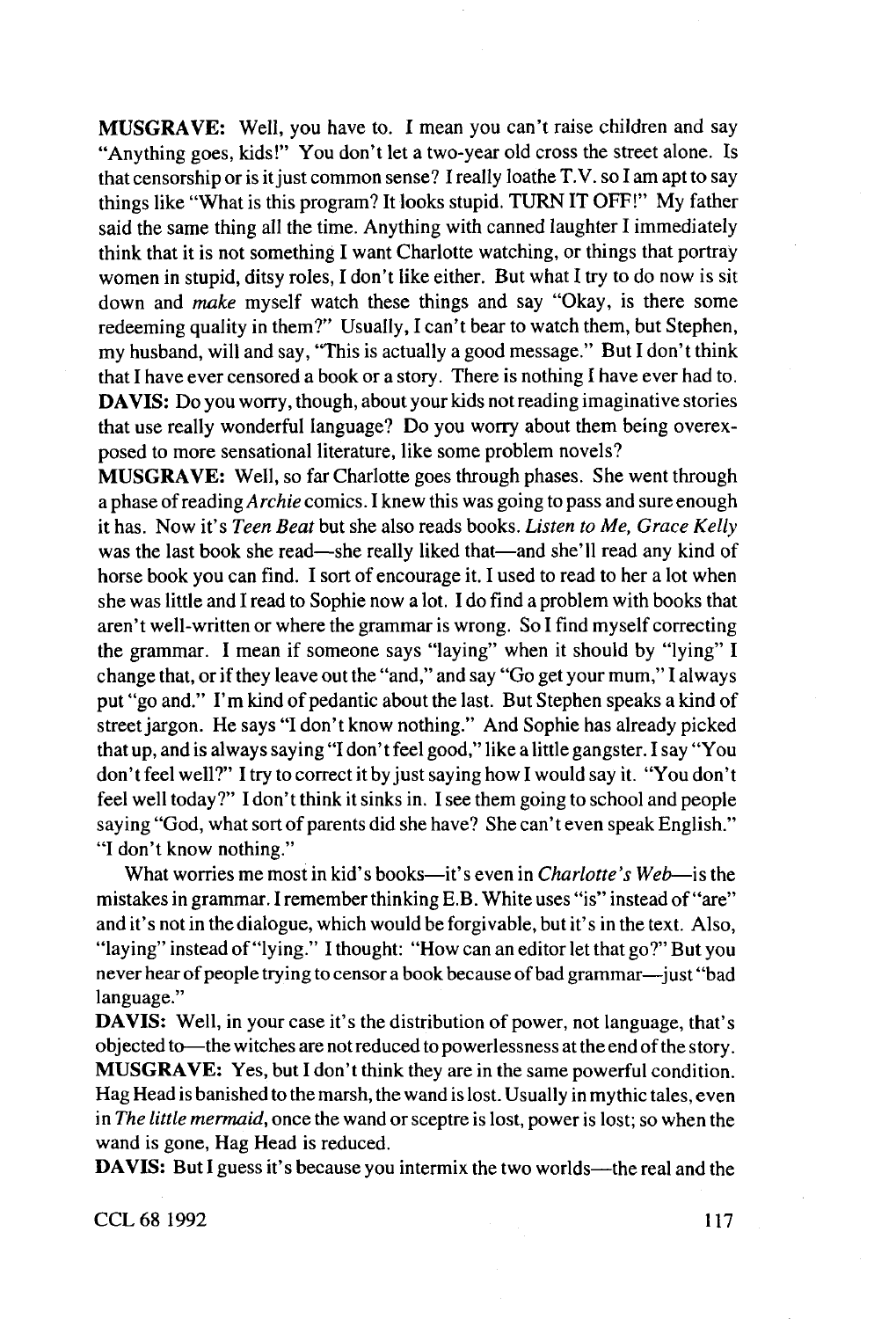supernatural—that it does not seem really like one world wins out over another. **MUSGRAVE:** No, but I don't think it does. I think that would be too neat a way to end a story. I have always thought that good and evil co-existed and that the power of darkness and power of light co-existed. Hag Head is simply banished but then there is always the possiblity that she will come back. I think that kids understand that. I think that I understand that as an adult. Banishing it would be what we would like to be able to do, like banishing violence offT.V.; but in reality it is always there lurking as a possibility.

I don't know why people are so afraid of violence. Violence is out there. To pretend it doesn' t happen by not showing it in visual images or in books seems silly to me—you can pretend all you like but it's still going to be there. So, why not directly confront it?

And people seem to accept more in visual images than they do in a book. If they see the word "fuck" in a book, they go berserk; but it's in movies and on T.V., it's everywhere, and people accept that.

## **DAVIS:** Why is that?

**MUSGRAVE: I** don't know. I can never figure it out. The printed word seems to still have more power. I can have a violent scene in a book I write and people will feel sick about it and say so, but there are horror movies like *Cape Fear* out there that are *way* more diabolical than anything that I could think of writing. Not to mention the things that happen in real life, like Jonestown. Where can you get more surreal, and violent and awful than things that really happen in the world?

So, just to say that we're going to take violence off television and that will stop women from being raped and killed seems so naive and simple-minded as to be shocking. I just can't believe that anyone thinks there are cures like that. **DAVIS:** Do you think violence, then, is an inevitable part of human life? **MUSGRAVE:** I think it is. I think that people are violent. You watch kids beating on each other before they watch T.V. And animals. They don't watch T.V. and they're pretty violent!

I think there are violent streaks in us; and I suppose we try to civilize ourselves. Certainly, for me the violence goes into my work so that I'm not a violent person. I suspect I would be if I didn't write poetry. I'd probably be a murderer. I know that I sublimate a lot of tendencies. As many writers have. And I' ve talked about that. Many convicted murderers compose poetry the night before they are to be executed; there's definitely a connection between the criminal mind and the artistic mind, the world of violence and the world of creativity. And I think writers and artists and musicians have a way out; other people play golf, **or** sew, or knit—they do something—people have to sublimate those confusions that lead to frustration and anger and violence in us.

But by banning anything, all you do is actually send it underground. I mean my friend Linda Rogers has this great song, "The booger Song," that's caused all sorts of controversy on their record *Brown bag blue* and it caused them to be *banned* from reading at a private school in Victoria! It's just a fabulous song.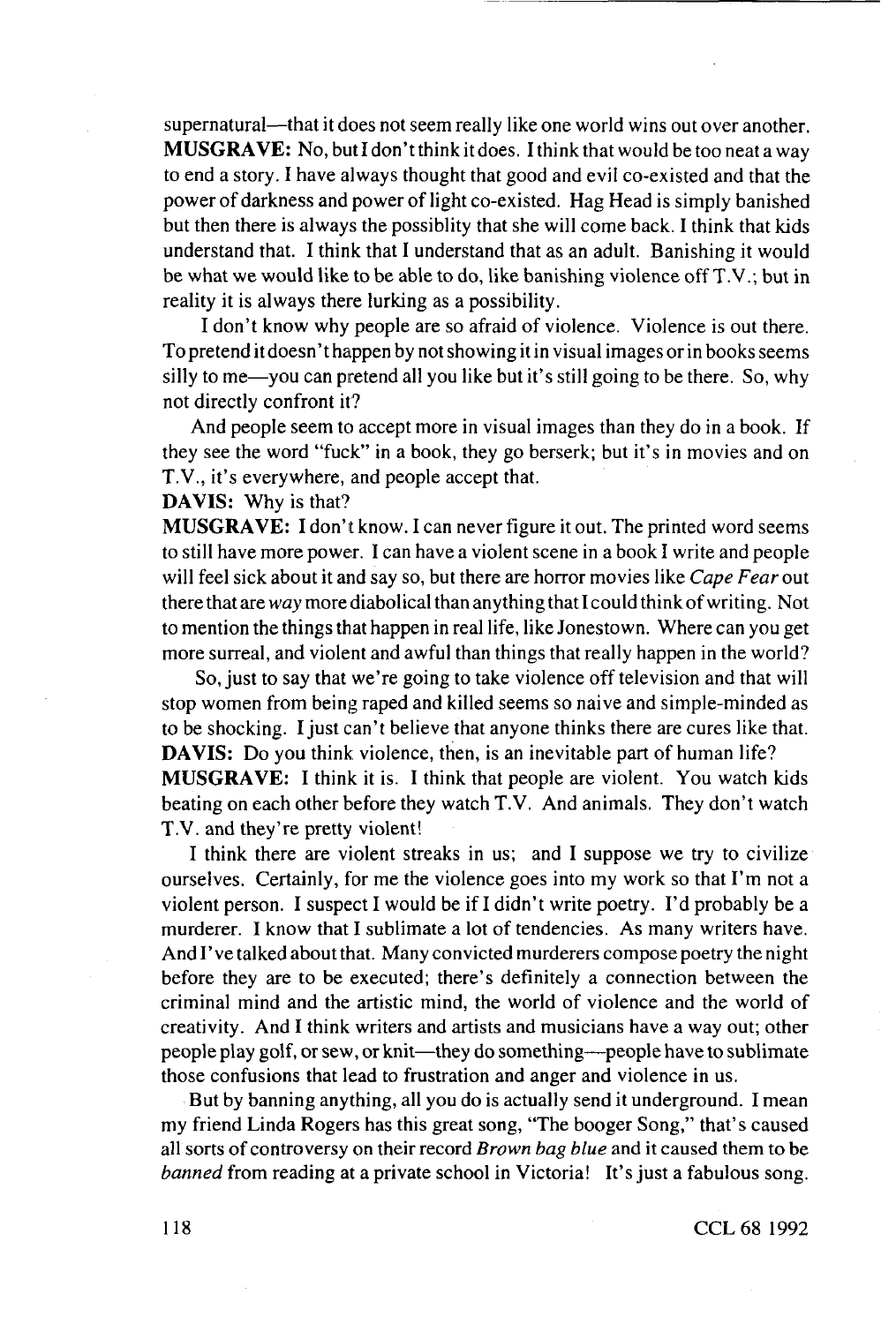Kids love it. They hear it once and they sing it forever. And they'll do it behind your back *even more if* you ban it.

**DAVIS:** How does it go?

**Musgrave** [singing]: It goes "I got a little booger,

|                           | A tickle up my snout,            |
|---------------------------|----------------------------------|
|                           | I don't know how I'll do it,     |
|                           | But I've got to get it out."     |
| Then they play the kazoo. | "I could put it in a booger bank |
|                           | Or stick it on my chair          |
|                           | But I'd really rather stick it   |
|                           | In my sister's frizzy hair."     |

And it goes on. Every verse has something different, like putting it in the teacher's desk. I don't know why it's so funny myself. I guess it's because they know it's taboo.

**DAVIS:** To get back to the witchcraft issue: do you consider yourself a witch? **MUSGRAVE:** Well, I wouldn't call myself a witch. Other people call me a witch.

**DAVIS:** But a lot of critics always refer to...

**MUSGRAVE:** Well, that's because my first book was called *Songs of the Sea Witch* which was not me at all. It was a muse figure. I was reading a lot of Robert Graves and thinking about the white goddess and that's my sea witch: a white goddess figure to whom I wrote these poems when I was sixteen, thinking this was very romantic. And then I got stuck with this typecast image. After a while I stopped denying it. I thought, "what's the point?" I deny it and I get a headline "Witch gives way to woman." That was what was in The Globe and mail. I couldn't believe it.

About this complaint: "Witchcraft is represented as being a real and vital threat." My witch friends would say that it isn't. Robin Skelton is a witch and he would say "Of course, witchcraft isn't a threat. We'd never hurt children." Now satanism does. I have nothing to do with satanism at all, and I don't know any satanists. Most people don't know the difference between Wicca and Satanism.

**DAVIS:** What is the difference?

**MUSGRAVE:** Satanists practice black magic, they desecrate graveyards, they put curses on people. Witches are the original pagans who worship nature and do healing spells, usually using herbs. The witches are into white magic. I have done a bit of white magic myself and I know it takes a tremendous amount of energy; Robin said I was not grounding my self properly, that's why I was burned out for days after I did any kind of spell, and he said there's a little ritual to ground your energies. But, I stopped doing it

I have a hard time with my youngest daughter because she thinks witches are bad, and scary and I'll say "Well, a lot of people think I am a witch, Sophie." I love spending time in the wilds. I would in the old days probably have been